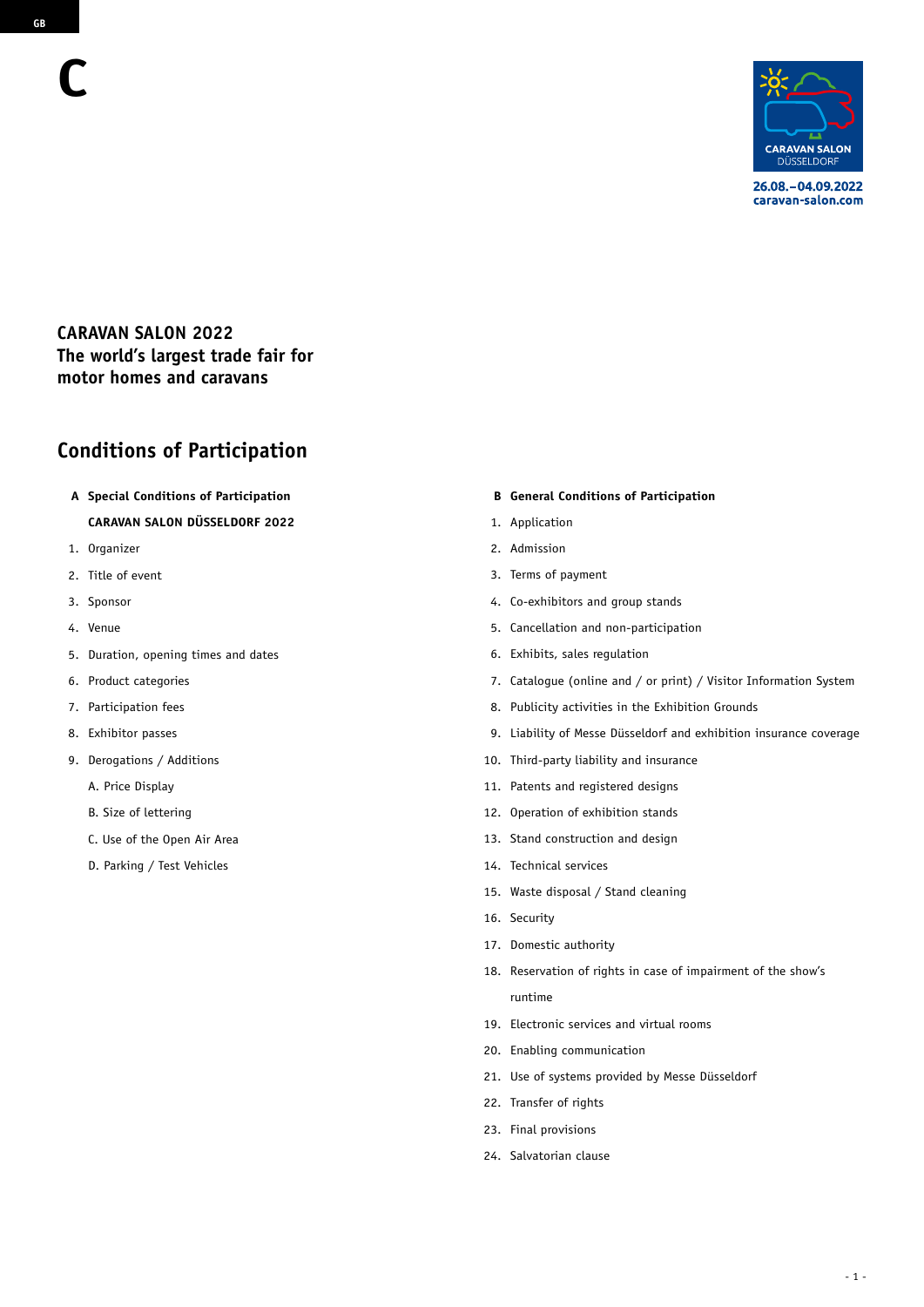# **1 Organizer**

Messe Düsseldorf GmbH Messeplatz Stockumer Kirchstraße 61 40474 Düsseldorf Germany Postal address: P.O. Box 10 10 06 40001 Düsseldorf Germany Telefon: +49 211 4560-01 Telefax: +49 211 4560-668 Internet https://www.messe-duesseldorf.de **(referred to as Messe Düsseldorf in the text)**

# **2 Title of event**

CARAVAN SALON DÜSSELDORF 2022 The world's largest trade fair for motor homes and caravans

# **3 Sponsors**

CIVD – Caravaning Industrie Verband e.V. Hamburger Allee 14 60486 Frankfurt Germany

# **4 Venue**

Düsseldorf, Exhibition Centre Halls 1-7a, 9-17 Outdoor section

## **5 Duration, opening times and dates**

Start of hall planning: 25/02/22

Stand construction: 20/08/22 (7.30 am) - 25/08/22 (On the last day of build-up until 10pm)

Duration: 26/08 - 04/09/22

Opening times: 10 am - 6 pm

Stand dismantling: 04/09/22 (7 pm) - 06/09/22 (On the last day of dismantling until 4pm) Vehicles which have not been removed from the fair grounds by the end of the official dismantling period will be towed and stored at the

owner's expense outside the fair grounds. Messe Düsseldorf GmbH excludes the liability of damages that might

occur in terms of that action.

## **6 Product categories**

The offer only comprises products and services for CARAVAN SALON DÜSSELDORF 2022. Main structures of the offer (Substructures to be found in section B):

- 1. Caravans / Trailers
- 2. Motor caravans
- 3. Basic vehicles
- 4. Mobile homes
- 5. Detachable parts and components for caravans and motor caravans
- 6. Installations / Heating / Gas / Water
- 7. Energy supply / Electrical installations / Electrical appliances
- 8. Antennas / Receivers / Navigation systems
- 9. Vehicle parts / Chassis units / Axles / Trailer equipment
- 10. Tents
- 11. Caravaning / Camping equipment
- 12. Outdoor
- 13. Caravaning tourist industry / Outdoor activities
- 14. Campsite equipment suppliers / Recreational equipment suppliers
- 15. Rental Agents
- 16. Purchase / Financing / Insurance
- 17. Associations and clubs
- 18. Media
- 19. Other Services

Newly manufactured products only will be permitted as exhibits. Secondhand machinery and agents for second-hand machinery will not be admitted to the exhibition.

Exhibitors are required to list on their application form the product codes from the Product categories which correspond with the goods they intend to show and at the same time to select the appropriate product section. If exhibits fall under more than one product section then these should all be listed on the application form. Only products with a listed product code can be admitted and exhibited. Texts on application forms that deviate from the product codes in the Product categories (Part B of the Exhibitor Invitation) will not be considered.

# **7 Participation fees**

The following net participation fees have been set for CARAVAN SALON 2022. Prices apply as per square metre of floor space. **Vehicles**

| venicles                            |   |                         |
|-------------------------------------|---|-------------------------|
| <b>Indoor section</b>               |   | € 120.05/m <sup>2</sup> |
| Accessories                         |   |                         |
| <b>Row stand</b> (1 side open)      |   | € 137.30/m <sup>2</sup> |
| <b>Corner stand</b> (2 sides open)  |   | € 143.70/m <sup>2</sup> |
| End of block stand (3 sides open)   |   | € 149.75/m <sup>2</sup> |
| <b>Island site</b> (4 sides open)   | € | 156.90/m <sup>2</sup>   |
| <b>Outdoor section/Mobile homes</b> | € | 84.25/m <sup>2</sup>    |

**Stand construction:** for cancellation conditions see Section 5 of the General Conditions of Participation

| D <sub>1</sub>                     |   |                         |
|------------------------------------|---|-------------------------|
| <b>Row stand</b> (1 side open)     | € | 98.00/m <sup>2</sup>    |
| <b>Corner stand</b> (2 sides open) | € | 98.00/m <sup>2</sup>    |
| S3                                 |   |                         |
| <b>Row stand</b> (1 side open)     |   | € 124.00/m <sup>2</sup> |
| <b>Corner stand</b> (2 sides open) |   | € 124.00/m <sup>2</sup> |
| R4                                 |   |                         |
| <b>Row stand</b> (1 side open)     |   | € 149.00/m <sup>2</sup> |
| <b>Corner stand</b> (2 sides open) |   | € 149.00/m <sup>2</sup> |
| C <sub>1</sub>                     |   |                         |
| <b>Row stand</b> (1 side open)     |   | € 154.00/m <sup>2</sup> |
| Corner stand (2 sides open)        |   | € 154.00/m <sup>2</sup> |

**In addition to participation charges, exhibitors are responsible for the following fees to cover advertising and market promotion:**

| for the first 25 $m2$             | €          | 4.00/m <sup>2</sup> |
|-----------------------------------|------------|---------------------|
| for the next 25 m <sup>2</sup>    | €          | 3.50/m <sup>2</sup> |
| for the next 100 m <sup>2</sup>   | €          | 3.00/m <sup>2</sup> |
| for the next 150 m <sup>2</sup>   | €          | 2.00/m <sup>2</sup> |
| for space over 300 m <sup>2</sup> | €          | 1.50/m <sup>2</sup> |
| Co-exhibitor fee                  |            |                     |
| (Fee for possible displays        |            |                     |
| and presentations)                | € 1,000.00 |                     |
| Withdrawal fee before admission   | € 1,500.00 |                     |
|                                   |            |                     |

**Additional exhibitor passes**  $\epsilon$  29.41/each We charge a fee of  $\epsilon$  50.00 for each invoice revision requested by you.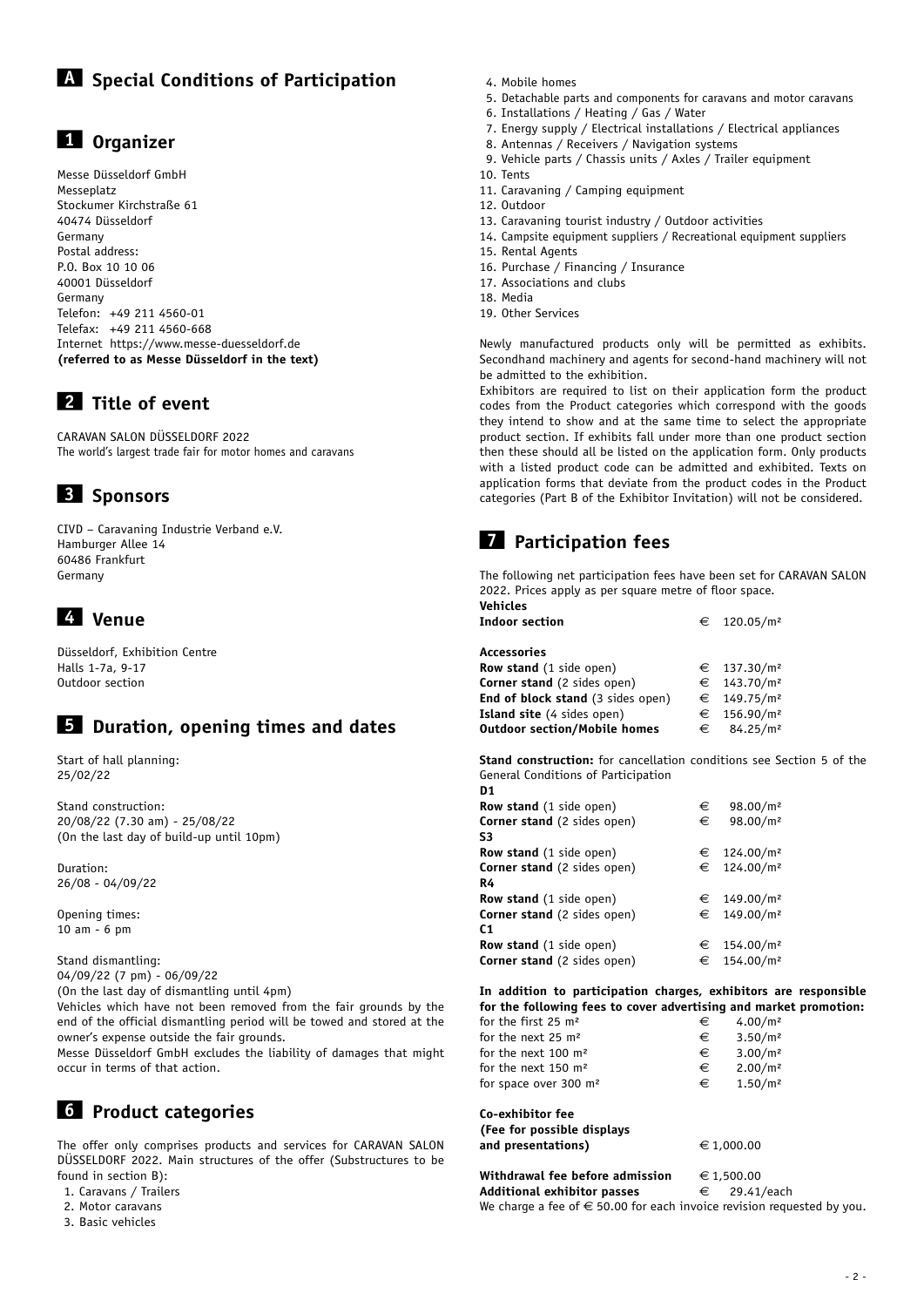The price of each service can be found at the relevant point in the OOS. An advance payment for these services (see clause 14 part 5 of the General Terms and Conditions) will be charged on the basis of the amount charged for the last event. Exhibitors who did not participate in the latest event shall have to make such advance payment in the amount of  $\epsilon$  20.00 per square metre. After-fair settlement of accounts shall be based on services actually ordered.

An additional charge of  $\epsilon$  0.60 per m<sup>2</sup> is levied as a contribution to the Confederation of German Trade Fair and Exhibition Industries (AUMA).

The regular minimum stand space is  $12 \text{ m}^2$ . Smaller areas are possible only if they become available during hall planning. Space will be provided in units of a square metre. Part of a square metre will be charged as a full unit. In computing the charge for space that is not rectangular, the area making up a rectangle will be included. Projections, pillars, columns and space for installation connections will all be included in space costs.

### **The participation fee does not include any stand partitions or carpeting.**

The participation and all other charges will be calculated in Euro. These are net prices which means they do not include VAT and/or other charges for Goods and Services. Such taxes, fees or duties - if applicable – shall be borne and paid by the exhibitor in addition to the contract price as stated. The Exhibitor will effect all payments due hereunder without holding of, deduction for or on account of any present or future taxes, duties, assessments or governmental charges of whatever nature imposed or levied by any governmental authority in connection with this Agreement. If the exhibitor becomes obligated by law to make such withholding or deduction at source, the exhibitor will pay to Messe Düsseldorf GmbH such additional amounts as may be necessary to enable Messe Düsseldorf GmbH to receive on the due date a net amount equal to the full amount which it would have received the payment has not been subject to the taxes. The exhibitor shall promptly pay all of the taxes, deductions and withholdings and shall not later than eight business days after receiving the same, furnish Messe Düsseldorf GmbH with such certificates, receipts or other documents confirming receipt by the competent authority of such payments.

## **8 Exhibitor passes**

The exhibitor passes (see No. 7 of the Special Conditions of Participation) are exclusively for the exhibitor, his/her stand staff and representatives. In the case of misuse the passes will be withdrawn without replacement.

Every exhibitor will receive 3 exhibitor passes, free of charge, for a stand measuring up to 20 m². One extra exhibitor pass will be made available for each additional 20 m², or part thereof, up to a maximum of 50 passes. Additional exhibitor passes for which the exhibitor will be invoiced can be ordered from Messe Düsseldorf in due course. 2 exhibitor passes, free of charge, will be made available to each coexhibitor on payment of the co-exhibitor fee.

# **9 Derogations / Additions**

By derogation from Item 2 of Part B, General Terms and Conditions of Participation, the following shall apply for CARAVAN SALON 2022:

Exhibitors at the event are the manufacturers of the products. Trading companies will only be admitted if they can provide proof from the manufacturer that they are authorised to display and sell those particular products and services at the show, i.e. the manufacturing company cannot exhibit in addition. This is to preclude the possibility of the same product being exhibited twice.

In principle, only those exhibitors are admitted whose registered exhibits and services are in accordance with the event's List of Exhibits and meet the requirements stated in paragraph 1.

**For groups 1-4 of the list of exhibits only manufacturers may be accepted as exhibitors.**

**In the case of motor caravans, consideration will be given to manufacturers of carriage frames or superstructures rather than basic vehicles. In the event of duplicate registrations where no clarification can be reached through the manufacturing company, the exhibition management shall make the decision concerning admission.**

**Business, retail and service representatives from the CARAVANING sector shall be considered as exhibitors in groups 5-19.**

**The decision as to whether an exhibitor or exhibits can be admitted rests with Messe Düsseldorf, if necessary after consultation with the Admissions Committee.** 

**Exhibitors are only admitted to the Premium Hall if the exhibits registered for this purpose reach a minimum sales value of EUR 100,000 (including VAT at the relevant rate).** 

**When calculating the total sales value, you are permitted to include any special fittings and furnishings at up to 15% (gross) of the minimum sales value specified above.**

The decision as to whether an exhibitor or exhibits can be admitted rests with Messe Düsseldorf, if necessary after consultation with the Admissions Committee. A legal claim for admission does not exist. Exhibitors who have not fulfilled their financial obligations to Messe Düsseldorf or have contravened the Conditions of Participation, the Technical Regulations or legal requirements can be excluded from participation.

Please note the follow additional provisions for CARAVAN SALON 2022:

### **A) Price Display**

To give German end users the best possible basis for comparing prices, as required under the German Consumer Protection Regulation, all exhibitors must observe certain provisions, including those of the German Quotation of Prices Act (PAngV).

Marked prices must always refer to the relevant exhibit with its specific fittings and furnishings. Price labels must have a size that allows all visitors to find the applicable price immediately, without having to look for it. Moreover, price labels must match the company's price lists, as displayed on the company stand.

Remember also that, when providing vehicle prices, transportation costs to the venue must be specified separately.

#### Example:

| a) Entry level / basic price                                  | 40,000 EUR |
|---------------------------------------------------------------|------------|
| b) Cost of fittings and furnishings                           | 5,000 EUR  |
| c) Cost of fittings and furnishings                           | 2,000 EUR  |
| d) Cost of fittings and furnishings                           | 2,000 EUR  |
| e) etc.                                                       | 0 EUR      |
| f) Transportation costs to venue                              | 1,000 EUR  |
| q) VAT                                                        | 9,500 EUR  |
| h) Final price incl. VAT in EUR<br>(to be clearly emphasised) | 59,500 EUR |

Non-German exhibitors, too, must include German VAT in the final price that is shown. Any violations of these provisions or of any relevant legal regulations, such as the German Quotation of Prices Act (PAngV), mean that the venue operator is entitled, if necessary, to cancel its contract with the relevant exhibitor without notice and to have that their stand vacated at the exhibitor's expense.

### **B) Size of lettering** (price details + text elements)

To ensure a pleasantly aesthetic overall appearance of CARAVAN SALON, for the benefit of all visitors and exhibitors, any signs with prices in figures must not exceed 297 mm x 420 mm (A3), particularly on windscreens and on the sides of vehicles. This also applies to words and textual elements, such as "REDUCED PRICE!!", "Special Offer!!", "World Première!" or "Tradeshow discount available here only!". If these dimensions are exceeded, the venue operator may remove the poster, sign, etc. with the relevant details at the exhibitor's expense.

### **C) Use of the Open Air Area**

In general the open air area is not intended for the display of vehicles or accessories, but is exclusively reserved for special shows designed to offer visitors an attractive, interactive experience. If exhibitors wish to organise special shows they require the individual permission of the show management.

Exhibitors with exhibits which cannot be displayed in the halls for technical or safety reasons (e.g. satellite equipment or range finder aids) are exempt from the special show use regulation.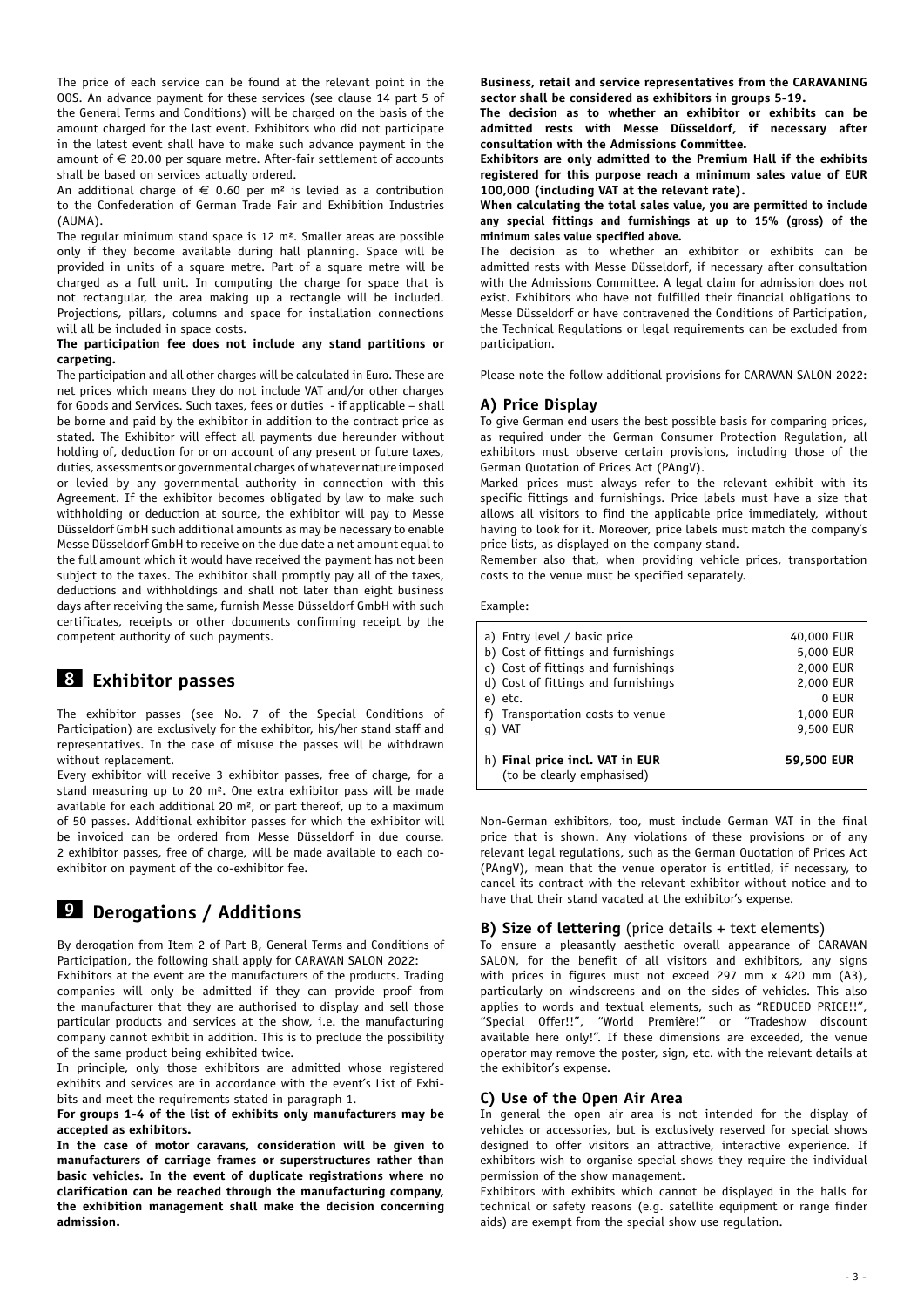A stand in the open air can only be approved if the exhibitor has a stand in the halls. Exceptions are made for exhibitors in product category 3.3 (Chassis) and 4 (Mobile Homes) where presentation in a hall is not a prerequisite for a stand in the open air area.

Should products in the open air area be presented attached to vehicles, these may not display their make-up or a price. **All stands in the open air area must be manned at all times for the duration of the exhibition.**

### **D) Parking / Test Vehicles**

Parking of mobile homes and caravans is not permitted on the exhibition grounds. This also includes converted cars and transporters (panel-type vans) even if there is a valid parking ticket for the vehicles. Vehicles on the car parks may not be offered for sale, display any cost or other sales or promotional materials.

**Messe Düsseldorf is to be advised in advance of the show of all vehicles intended as test vehicles during CARAVAN SALON.** Test vehicles require special parking tickets for one of the car parks on the exhibition grounds designated by the show management. This ensures that during the show vehicle traffic is kept to a minimum and the capacity for exhibitor parking slots behind the halls is used to the full. The use of normal car parks for test vehicles is prohibited.

In the event of infringements of these conditions Messe Düsseldorf is authorized to arrange for the removal of the relevant vehicles at the exhibitor's cost and to confiscate or invalidate related parking tickets without further notice for the remaining duration of the exhibition.

By derogation from Item 4 of Part B, General Terms and Conditions of Participation, the following shall apply for CARAVAN SALON 2022:

Manufacturers of such equipment, machinery or other products which are necessary for the demonstration of an exhibitor's products are not regarded as co-exhibitors or as additionally represented companies. **In accordance with the admissions regulations co-exhibitors can be entered into the catalogue provided all fees have been paid and the necessary documents have been received by the specified deadline.** 

The law of the Federal Republic of Germany is applicable.

The German text is binding.

Düsseldorf, December 2021 Messe Düsseldorf GmbH

### **B Conditions of Participation General Section**

## **1 Application**

Messe Düsseldorf offers trade fairs not only in a physical / digital format (hybrid event consisting of an on-site element and digital elements), but also trade fairs in a purely virtual / digital format (consisting of digital elements only).

The registration is carried out using the provided electronic means (Online Order System – OOS) in the manner provided for this purpose, accepting these conditions of participation, the valid price lists, any special conditions of participation and the subsequent technical guidelines.

Registration may be necessary using the forms provided for this purpose. These must be filled out, signed and legally binding, in accordance with these conditions of participation, the valid price lists, any special conditions of participation and any subsequent Technical Guidelines, and sent to

Messe Düsseldorf GmbH

Postfach 10 10 06

40001 Düsseldorf

Germany.

Exhibits must be annotated with the corresponding code number according to the List of Exhibits and – in case of a hybrid event – for machinery and installations weight and height must be supplied. To ensure accurate representation Messe Düsseldorf may request that brochures and product descriptions be submitted.

Applications made subject to conditions or reservations cannot be taken into consideration.

In the scope of a hybrid event every endeavour will be made to meet requests for specific sites, but such requests cannot be recognised as a condition for participation. No undertaking can be given with respect to exclusion of competitors.

The application is binding on the applicant, irrespective of whether it is accepted by Messe Düsseldorf or not.

The application will only be considered effected once it has been received by Messe Düsseldorf and it is then binding until admission or final non-admission. Receipt of application and if applicable the deposit cheque will be acknowledged.

Express reference is made to the privacy policy of Messe Düsseldorf (see www.messe-duesseldorf.com/privacy).

#### **Start of hall planning see section 5 of part A, Special Conditions of Participation.**

Any applications received after this deadline may be put on a waiting list, should the areas for which an application was made be overbooked.

The VAT ID No. to be stated by the exhibitor (for exhibitors applying from the EU) or verification of the entrepreneur certificate (for applicants from non-EU-countries) is necessary for purposes of VAT classification of the applicant. The applicant provides assurance that the VAT ID No. or the entrepreneur certificate along with classification for his corporate sector is correct and valid. He is obliged to immediately inform the trade fair company of any changes in this respect. The VAT ID No. or sub-certificate is used by the applicant for participation at the event, it is also used for all other business and transactions between the applicant and trade fair company.

## **2 Admission**

Exhibitors at the event are the manufacturers of the products. Trading companies will only be admitted if they can provide proof from the manufacturer that they are authorised to display and sell those particular products and services at the show, i.e. the manufacturing company cannot exhibit in addition. This is to preclude the possibility of the same product being exhibited twice.

In principle, only those exhibitors are admitted whose registered exhibits and services are in accordance with the event's List of Exhibits and meet the requirements stated in paragraph 1. The decision as to whether an exhibitor or exhibits can be admitted rests with Messe Düsseldorf, if necessary after consultation with the Admissions Committee. A legal claim for admission does not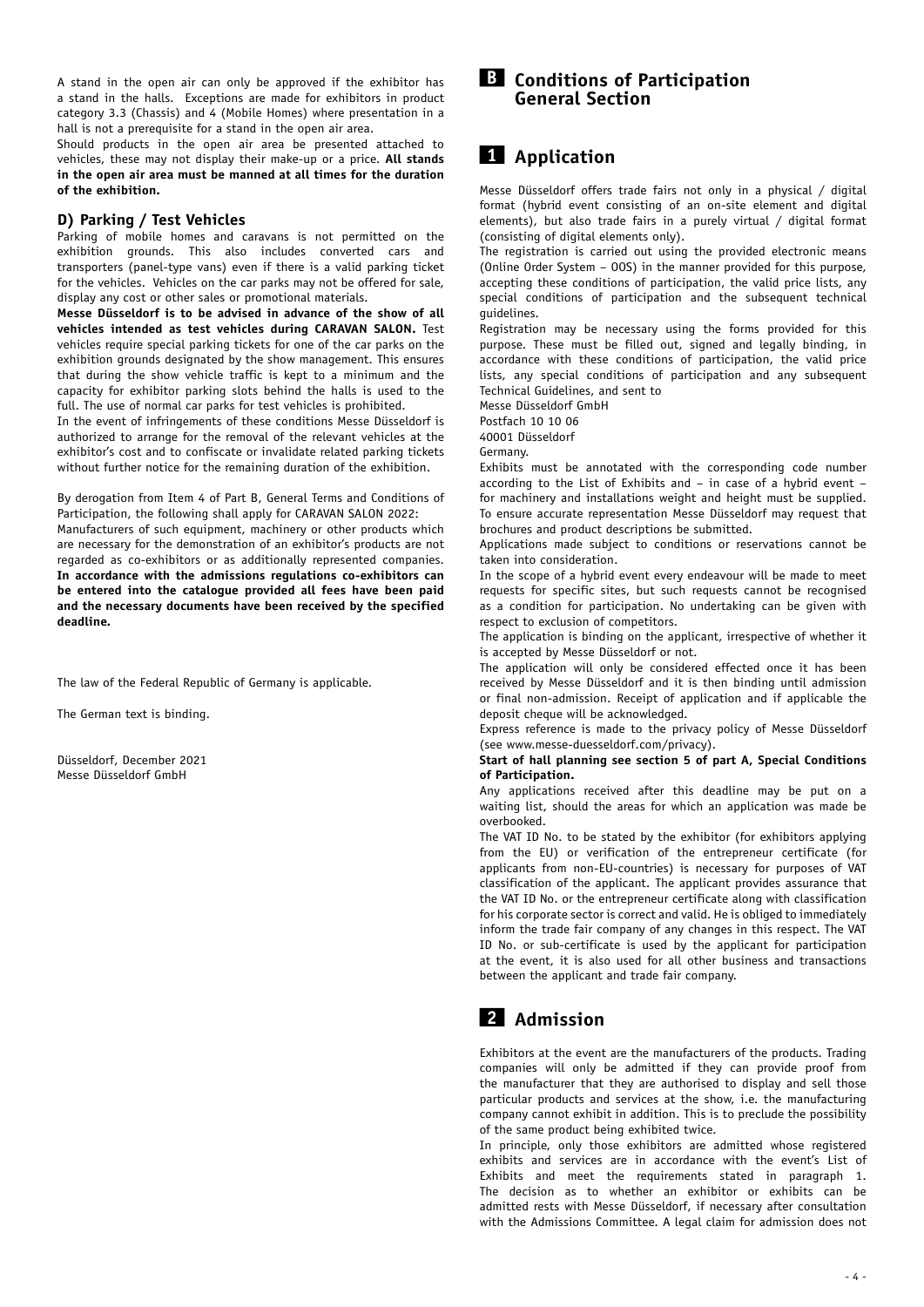exist. Exhibitors who have not fulfilled their financial obligations to Messe Düsseldorf or have contravened the Conditions of Participation, the Technical Regulations or legal requirements can be excluded from participation.

Exhibitors will receive written confirmation that they have been admitted with their products. Such confirmation will be sent by Messe Düsseldorf either by surface mail or electronically, at its discretion, and applies only to the designated exhibitor.

The exhibtion contract between Messe Düsseldorf GmbH and the exhibitor is deemed concluded once the admission has been transmitted to and/or made available in the account of the exhibitor's contact person mentioned in the application. The exhibitors will be informed that the admission documents are available on their exhibitor account by electronic mail including their personal access data. This information shall be considered as received by the exhibitor as soon as it has become accessible to the latter. The exhibitor must ensure that its inbox is checked at regular intervals and that the technical requirements for the receipt of emails are available. If the exhibitor's relevant email address changes, then Messe Düsseldorf must be notified immediately. If Messe Düsseldorf suffers loss or damage due to faulty or missing technical requirements and/or due to the exhibitor's failure to notify Messe Düsseldorf of a new email address, then the exhibitor shall be liable to Messe Düsseldorf for compensation.

In case of a hybrid event the exhibitor will be given a floor plan showing the position of its stand. If appropriate, a site map of the exhibition centre or a hall plan will be made available in the Online Order System.

Messe Düsseldorf reserves the right to cancel a stand booking approved on the basis of misleading or false information or if the requirements for participation are no longer met or the booking is no longer in accordance with the admission regulations. If  $-$  in case of hybrid event – the allotted space is not available for reasons beyond the control of Messe Düsseldorf the exhibitor may claim a refund of the space rental cost; no claims for damage will be entertained.

Messe Düsseldorf may, if required by circumstances and specifying its reasons for doing so, and bearing in mind what is reasonable for the exhibitor, deviate from the notice of admission by allocating space in another position or reducing or increasing the stand size. It reserves the right to alter entrances and exits to and from the exhibition grounds and the halls, as well as throughways between halls.

## **3 Terms of payment**

The invoice for participation charges will be sent to the exhibitor together with or subsequently to the confirmation of admission and the allocation of space. All invoices will be sent to the exhibitor exclusively by electronic means (e-mail with PDF attachment) in nonencrypted form to the e-mail account specified by the exhibitor and/ or by stored in the OOS account of the contact person named by the exhibitor on the application. The invoice is considered to have been delivered to the exhibitor as soon as the e-mail has reached the exhibitor's domain (i.e. its email account with the internet provider and/or deposited in the OOS account of the contact person named by the exhibitor in the application). The exhibitor must ensure that its inbox is checked at regular intervals and that the technical requirements for the receipt of e-mails are available. If the exhibitor's relevant e-mail address changes, then Messe Düsseldorf must be notified immediately. If Messe Düsseldorf suffers loss or damage due to faulty or missing technical requirements and/or due to the exhibitor's failure to notify Messe Düsseldorf of a new e-mail address, then the exhibitor shall be liable to Messe Düsseldorf for compensation. All complaints must be submitted in writing immediately upon receipt of the invoice. Objections raised at a later date shall not be taken into consideration.

Upon receipt of the invoice for participation charges issued by Messe Düsseldorf it is payable immediately without deduction. Invoices for miscellaneous services or supplies ordered separately are payable with immediate effect, i.e. usually before the relevant show commences, but at the latest at the time the service is provided or the items supplied.

If the exhibitor gives instructions to render accounts to a third party, the exhibitor still remains the debitor.

Remittances should be endorsed with the invoice number, marked the event and made payable to:

Messe Düsseldorf GmbH Postbox 10 10 06 40001 Düsseldorf Germany and paid into one of the following bank accounts:

#### **Deutsche Bank AG** Düsseldorf

IBAN: DE66 3007 0010 0164 1414 00 BIC-Code: DEUTDEDD

### **Commerzbank AG** Düsseldorf

IBAN: DE05 3008 0000 0211 2796 00 BIC-Code: DRESDEFF300

#### **Stadt-Sparkasse** Düsseldorf

IBAN: DE94 3005 0110 0010 1179 50 BIC-Code: DUSSDEDDXXX

#### **HSBC Trinkaus & Burkhardt**

IBAN: DE64 3003 0880 0240 0650 53 BIC-Code: TUBDDEDD

#### **Postbank AG** Köln

IBAN: DE67 3701 0050 0002 4855 08 BIC-Code: PBNKDEFF370

All invoices not paid within 30 days of the due date specified on the relevant invoice shall incur penalty interest of 9 percentage points above the base lending rate applicable at the time. If the exhibitor does not effect payment by the date specified (even where stand space has been partially paid), Messe Düsseldorf may cancel the entire allocated stand space and dispose of it else-where.

Section 5 of the Conditions of Participation is applicable with regard to refunding.

For all outstanding liabilities Messe Düsseldorf may in case of a hybrid event retain the stand equipment and products of the relevant exhibitor as security. Sec. 562a paragraph 2 of the German Civil Code (BGB) does not apply where there is insufficient security. If payment is not made within the stipulated period Messe Düsseldorf is entitled, after written notification, to sell the retained items at their discretion. Messe Düsseldorf is not responsible for damage to and/or loss of the retained items, other than in the case of wilful intent or gross negligence

### **4 Co-exhibitors and group stands**

Without the prior consent of Messe Düsseldorf, exhibitors are – in case of a hybrid event – not permitted to give their allotted stand either fully or in part to a third party, whether for payment or free of charge. Products or companies other than those specified on the admission slip cannot be advertised on the stand.

The main exhibitor shall apply for inclusion of a co-exhibitor with the trade fair company using the easy administration tools (eat). The co-exhibitor is liable to the same conditions as the main exhibitor. Any co-exhibitor shall have to pay to the Messegesellschaft the coexhibitor fee stipulated as well as a non-recurrent lump sum covering advertising costs as well as a media fee. The main exhibitor will, however, always be liable for the payment of the co-exhibitor's fee. If a co-exhibitor is admitted without the consent of Messe Düsseldorf, Messe Düsseldorf will have the right to cancel the contract with the main exhibitor without further notice and to clear the stand at the exhibitor's cost. The exhibitor waives the rights of un-warranted interference. The exhibitor will have no right to claim damages. Coexhibitors are all exhibitors who are represented on a stand with their own staff and own exhibits alongside the main exhibitor. Companies with close economic or organisational ties are also classified as co-exhibitors. Company representatives will not be admitted as co-exhibitors. Additionally represented companies are classified as those whose exhibits are shown by the exhibitor.

Manufacturers of such equipment, machinery or other products which are necessary for the demonstration of an exhibitor's products are not regarded as co-exhibitors or as additionally represented companies. In accordance with the admissions regulations co-exhibitors can be entered into the catalogue with their full address provided all fees have been paid and the necessary documents have been received by the specified deadline.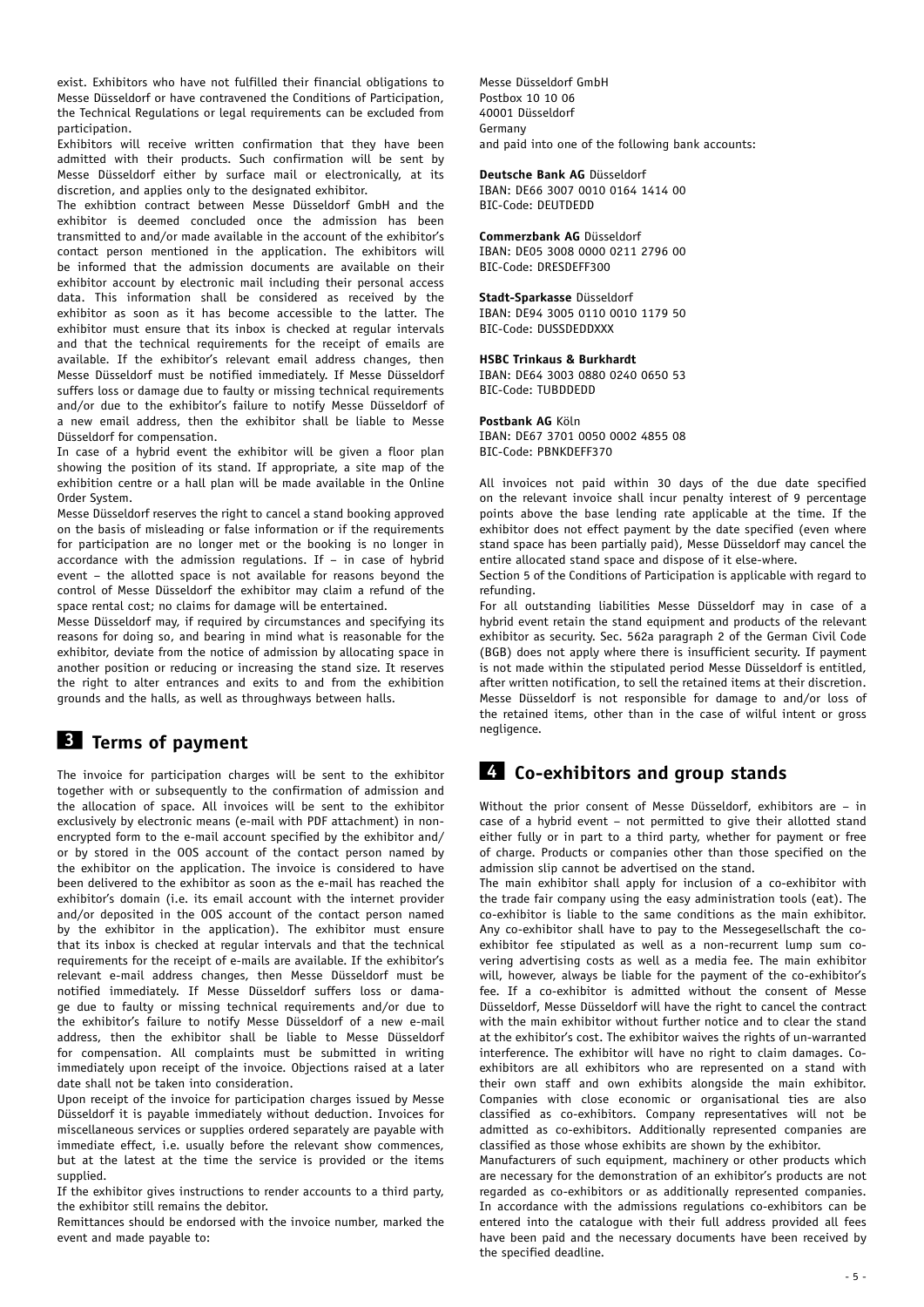Messe Düsseldorf can authorise group stands provided they are in keeping with the overall pattern of the event. For applications use the easy administration tool (eat). Every exhibitor shall be subject to all conditions. If a stand is allocated to two or more companies, each company will be jointly and severally liable to Messe Düsseldorf. Companies on a joint stand should nominate a common representative on the application form.

### **5 Cancellation and non-participation**

Applications can be withdrawn up until admission. In this event a cancellation fee (pursuant to the Special Terms and Conditions of Participation) shall be payable. It is up to the applicant to prove that the cancellation fee demanded of him is too high.

Once admission has been granted, it is no longer possible for the exhibitor to withdraw or reduce the stand area in the case of both hybrid and purely virtual trade fairs. In the event of nonparticipation, the participation fees and the fees for any other services must be paid in full.

In the case of hybrid trade fairs, the following special features apply: Should Messe Düsseldorf make alternative use of unoccupied areas to improve the general appearance of the show, the exhibitor who reserved the space shall not be released from his financial obligations. If the exhibitor waives his right to occupy the stand space allocated to him and if this space can be rented to another party by the trade fair company (no occupancy by exchange), the exhibitor must pay 25% of the participation fee, but at least the fee specified in the Special Conditions of Participation as the cancellation fee prior to admission.

Should a co-exhibitor fail to participate, the co-exhibitor's fee shall be payable in full. The cancellation and non-participation of a main exhibitor automatically results in the exclusion and cancellation of admission for the co-exhibitor.

If insolvency proceedings are pending against an exhibitor's assets, or if such proceedings have been suspended due to inadequate assets, Messe Düsseldorf shall be entitled to cancel the contract without further notice. The exhibitor must inform Messe Düsseldorf immediately and in any case if such proceedings have been initiated. The paragraphs above apply accordingly for any payment liability.

Ordered stand construction services for the participation in a hybrid event can be cancelled free of charge until admission for the event has been granted. From that moment onwards we shall charge a cancellation fee of  $\epsilon$  250 for stand construction. Stand construction orders cancelled up between 4 and 2 weeks prior to the beginning of the event will be charged at 50% of the contract sum. After that date we will charge 95% of the contract sum.

## **6 Exhibits, sales regulation**

Products or services not included on the admission document cannot be exhibited or offered for sale. Messe Düsseldorf has the right to remove non-approved exhibits at the cost of the exhibitor. The operation and demonstration of exhibits can only be carried out within the framework of accepted standards. Please display the CE-mark where appropriate. In the scope of a hybrid event products and exhibits with flammable contents are allowed on the stand only if the quantity falls within the approved limit (Messe Düsseldorf).

Distribution shall in case of a hybrid event only be allowed on the stand area as registered. The exhibitor is only permitted to accept orders for/sell/advertise those exhibits/services which are listed on the admission document. Exhibits may not be removed from the stand until after the event has ended. Selling from the stand prior to the end of the show is not permitted.

Exhibits may not be removed during the exhibition. Also, legal provisions in force (in particular, such as the law on the marking of prices) shall have to observed, both in case of a hybrid event and a purely virtuel event.

Each exhibit displayed must be marked with the price to be paid by German end users. The prices stated must be "free trade fair destination Düsseldorf", additional freight costs may only be charged from Düsseldorf. Even foreign exhibitors must display their products with final prices including German turnover tax. Stating final

prices with the addition "incl. VAT" is not be permitted. The marked prices always refer to the exhibit on show in the specific finish displayed. Price tags must be sized in such a way as to allow visitors to find the relevant prices without any searching. Price tags must be in accordance with the company's price lists available on the stand. The special legal requirements in the Federal Republic of Germany

must be adhered to when marketing and exhibiting certain products, e.g. drugs.

### **7 Catalogue (online and / or print) / Visitor Information System**

The trade fair company publishes the list of exhibitors. This is published online as well as – for the period of the event – in the Visitor Information System D:vis of Messe Düsseldorf.

At the discretion of the trade fair company and weighing up the justified interests of the trade fair company against the justified interests of the exhibitors it will also be published in print version and/or as a mobile App for hybrid trade fairs. Weighing up these interests will particularly take such aspects as sustainability, economic efficiency as well as accessibility and ergonomics of the information presented into consideration.

In the list of exhibitors, exhibitors will feature with the basic data indicated in the registration: company name, postal address as well as stand number.

The entry in the list of exhibitors depends on the medium it is published in and is paid for by the media fee laid down in the Special Section of these Terms and Conditions of Participation. The publishing of additional data is subject to costs. Exhibitors are informed in detail and in good time by the trade fair company or a commissioned third party about additional entry and advertising options.

The trade fair company shall be liable for incorrect, incomplete entries, entries not made or entries not made or removed, in particular due to indications of the presence of malware, exclusively within the limits of Item 9 of the General Section of these Terms and Conditions of Participation.

The client is responsible for the content of entries and any resulting claims by third parties.

# **8 Publicity within the Exhibition Grounds**

Exhibits and the distribution of leaflets and promotional material shall in case of a hybrid event be confined to the exhibitor's own stand area and are not permissible in the hall aisles or elsewhere in the exhibition grounds. Please see the Exhibitor Service Manual for information on advertising in the exhibition grounds. Publicity shall be confined to the promotion of the exhibitor's products and shall not be in breach of statutory regulations or good taste, nor shall it be of an ideological or political nature. Certain forms of advertisements implying comparison or superiority are not allowed in Germany.

Special regulations controlling advertising in the product groups exhibited must be observed.

Messe Düsseldorf reserves the right to prohibit the display or distribution of advertising matter that could give rise to offence and to confiscate existing stocks for the duration of the event.

Optical, mobile and acoustic publicity aids and product presentations are permitted at hybrid events provided that they do not disturb neighbouring exhbitors or render inaudible the public address system in the halls. If these regulations are infringed Messe Düsseldorf has the right to intervene and demand immediate modification. The approval and payment of fees may be required by GEMA (equivalent of the Performing Rights Society) for musical performances of any kind: **GEMA – www.gema.de**.

In order to use private radio and/or television channels and additional documentation of channels represented by VG Media, permission must be obtained from **VG Media** (Gesellschaft zur Verwertung der Urheber- und Leistungsschutzrechte von Medienunternehmen mbH – the company for the use of copyrights and performance protection rights of media companies) **– www.vg-media.de**.

The copyright laws must be observed.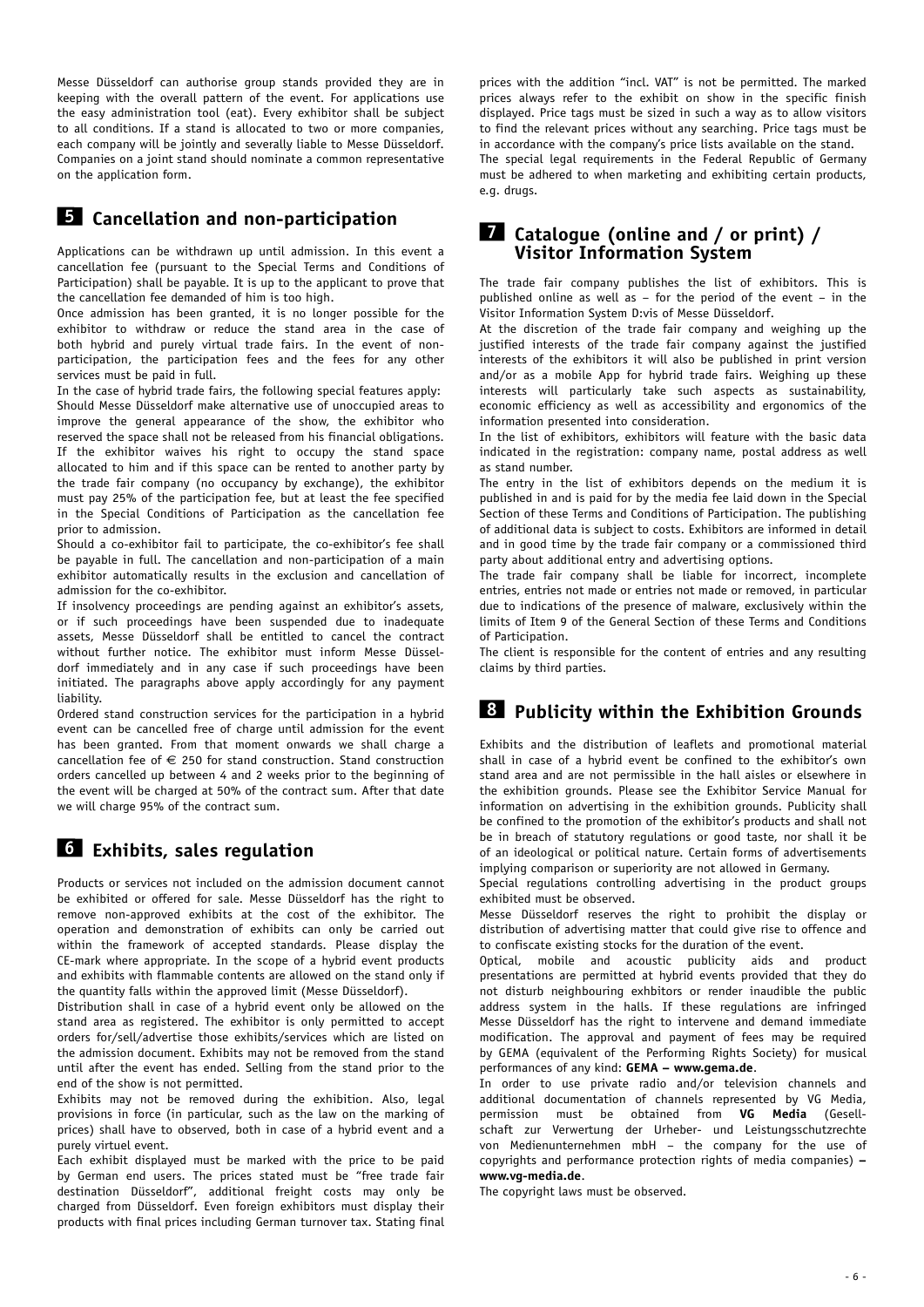### **9 Liability of Messe Düsseldorf and exhibition insurance coverage**

### Limitation of liability

Messe Düsseldorf has drawn up a basic contract that covers all reasonable insurable risks at an exhibition such as fire, lightning, explosion, storm, burglary, theft, breakage, leakage and water damage, including risks during the delivery and removal of exhibits.

Exhibitors who do not avail themselves of the insurance cover offered by the basic contract or fail to do so in time, forfeit the right to claim against Messe Düsseldorf for damages that would have been covered if the proposed insurance had been taken out. The same applies to exhibitors who have applied for insurance cover according to the basic contract, but who were unable to obtain any or sufficient insurance cover due to under-insurance, infringement of contractual obligations or delayed payment of premiums. All damages and losses must be reported immediately to the police, the insurance company and Messe Düsseldorf.

Messe Düsseldorf accepts no responsibility for looking after exhibits and stand fittings and expressly excludes all liability for any loss or damage. This exclusion of liability is in no way limited by the security services provided by Messe Düsseldorf.

Messe Düsseldorf recommends to the exhibitor – where appropriate – an insurance against the cancellation of a show, in order for the exhibitor to on its own be able to hedge the costs invested into the participation in the show, if – by virtue of an event covered by the insurance – the show must be cancelled or interrupted or if the runtime of the show is affected in any other way.

Under the terms of this basic contract, exhibitors can obtain cover, at their own expense, for risks during participation at the event. Relevant offers are available to exhibitors in the OOS.

The Messegesellschaft shall only be liable for damages other than those arising by injuries to life, body, or health if these shall be due to intentional or grossly negligent action or culpable violation of an essential contractual duty by the Messegesellschaft or by any of the persons employed by it in performing such essential contractual obligation. In case of a negligent violation of an essential contractual obligation, liability of the Messegesellschaft shall be limited to contract-typcial and foreseeable damage. Any liability for compensatory damages beyond that shall be excluded.

Messe Düsseldorf shall not be liable for any damage caused by measures to maintain security and order. Should a false estimation of risks by Messe Düsseldorf lead to the cancellation, constraint, or abortion of the event, Messe Düsseldorf shall not be liable for mild negligence.

A liability for damages without fault for any initial defects (§ 536a paragraph 1, 1st alternative BGB (German Civil Code)) is excluded. No reduction of compensation or damages can be entertained which arise as a result of rooms or items designated for use no longer being available.

### **10 Third-party liability and insurance**

Messe Düsseldorf has adequate insurance cover for its statutory liability. The General Insurance Conditions for Liability Insurances (AHB) shall apply. The liability insurance covers only those damages and injuries sustained by third parties. Moreover, the cover does not include damages or injuries sustained in cafes or restaurants within the exhibition grounds or at special shows or events not organised by Messe Düsseldorf.

The exhibitor is responsible for providing sufficient insurance cover for his/her own liability. If the exhibitor has no insurance cover for exhibition participation via his/her company insurance, he/she may at his/her own cost obtain cover for liability insurance under the terms of the basic Messe Düsseldorf contract. Relevant offers are available to exhibitors in the OOS.

The exhibitor is liable for damages incurred by third parties employed by or acting on behalf of the exhibitor in the same way as those of his/her own making.

## **11 Patents and registered designs**

The protection of inventions, samples and trademarks is determined by the legal regulations in Germany. There is no special exhibition protection. On the other hand, neither is there any exemption from the German regulations or the rights of third parties mentioned therein. Patent registrations should be submitted to the Patent Office before the start of the trade fair. Violations of all legal provision in force entitle the trade fair company to exclude the exhibitor from the event.

In the scope of a hybrid event Messe Düsseldorf endeavours to support exhibitors in their claim for exhibition protection for material and tasting samples under the law within the Federal Republic of Germany for a period of 6 months from the start of the exhibition. For this purpose the legal department of Messe Düsseldorf issues a certificate during the event to the effect that the exhibit for which the protection is sought has been displayed.

Applications should be sent to Messe Düsseldorf enclosing a detailed textual description and a technical drawing, both in duplicate.

### **12 Operation of exhibition stands**

During a hybrid event's exhibition opening hours the stand must be manned by a sufficient number of staff and should be accessible to visitors. Exhibitors have no right of access to other stands outside the official opening hours, unless permission has been obtained from the stand exhibitors. Exhibition stands must be operated in accordance with the legal conditions and administrative guidelines.

## **13 Stand construction and design**

To ensure a good overall impression at hybrid events Messe Düsseldorf has devised guidelines regarding the standard of stand construction and design. The specifications are contained in the Technical Regulations which are binding for exhibitors and stand contractors. Messe Düsseldorf reserves the right to give the necessary instructions on (e.g. on the intallation of floor coverings or stand stand partitions). Additional charges may be levied depending on the stand construction (see participation fees).

For both exhibitors and stand contractors the Technical Regulations constitute an integral part of the contract concerning in particular a hybrid event. These are available in the currently valid version on request, subject to subsequent modifications, and become binding for the event.

In order to present an attractive optical general impression to visitors, all exhibitors shall be obliged to put out flooring material for the entire stand area.

Additionally, stand partitions of stand shall have to be papered.

The stand construction work undertaken by the exhibitor shall conform with the statutory requirements and with the regulations laid down by the local authorities.

The contracted forwarding agents commissioned by the trade fair company in the scope of a hybrid event are exclusively responsible for handling forwarding within the exhibition centre, i.e. loading and unloading incl. provision of technical ancillary equipment and transport to the stand as well as customs clearance for temporary or permanent import items respectively.

## **14 Technical services**

At hybrid events Messe Düsseldorf provides for the general heating, air-conditioning and lighting in the halls.

Charges for the connection of water, electricity, compressed air and telecommunications to individual stands as well as the charges for consumption and all other services will be invoiced directly to exhibitors (main exhibitor on stand).

Messe Düsseldorf will require appropriate payment in advance.

All such installations on the stands shall be undertaken solely by Messe Düsseldorf. Installation work within the stand area may be carried out by outside contractors whose names shall be provided to Messe Düsseldorf if so requested. Messe Düsseldorf is entitled to inspect the installations but is under no obligation to do so.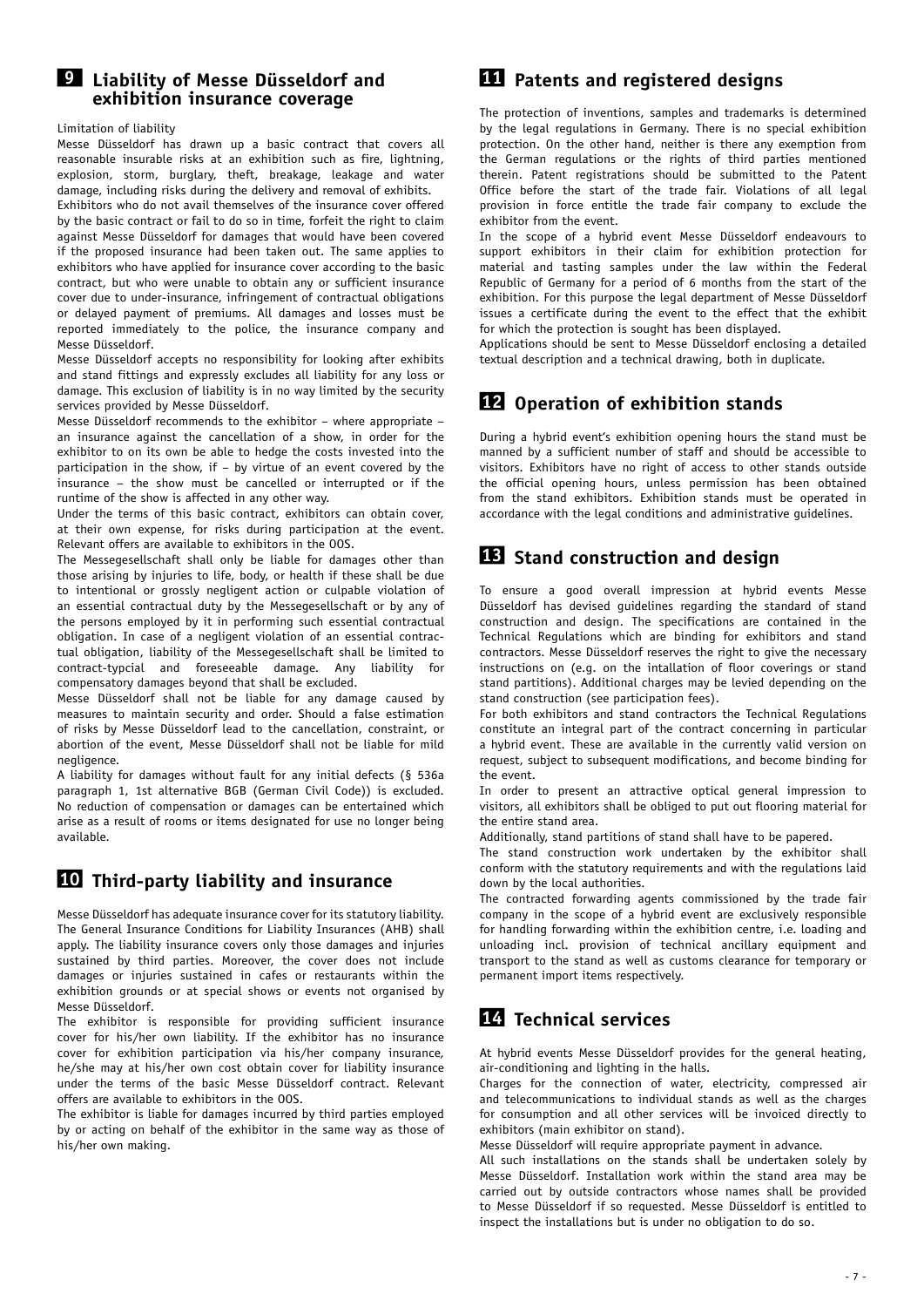The exhibitor is liable for damage caused by installation work. Installations, machines and equipment that are not approved, do not conform to local official regulations or consume more energy than specified may be removed at the expense of the exhibitor. The exhibitor shall be liable for all damages resulting from uncontrolled use of energy. Messe Düsseldorf can only be held responsible for loss and damage resulting from the disruption of power supplies in accordance with para. 6 AVBElt (Statute for general regulations concerning the electricity supply of tariff customers), § 18 NAV and para. 6 AVBWasserV (Statute for general regulations concerning the supply of water).

### **15 Waste disposal / Stand cleaning**

Exhibitors and their contractors at hybrid events are responsible for the removal of their own refuse inasfar as this is not covered by the flat rate costs for waste disposal*.* Information on the different options for waste disposal at the exhibition complex is given in the Technical Regulations.

Messe Düsseldorf arranges for the cleaning of the Exhibition Centre, the halls and the aisles. The exhibitor is responsible for ensuring that his/her stand is cleaned daily, before the trade fair opens. Only companies appointed by Messe Düsseldorf can be employed for stand cleaning, unless the cleaning of the stand is carried out by stand personnel.

# **16 Security**

At hybrid events the general security of the halls and the exhibition grounds is the responsibility of Messe Düsseldorf. During the structure time and the discharge time a general supervision exists. Security begins on the first day of the build-up period and ends in the last hour of the final break-down day. Messe Düsseldorf is empowered to take any necessary security measures.

Security of exhibitors' own belongings must be organised on an individual basis. The responsibility of Messe Düsseldorf for general security does not affect their exemption from liability for damage to property and personal injury. Individual security may only be carried out by the security company appointed by Messe Düsseldorf.

# **17 Domestic authority**

At hybrid events Messe Düsseldorf has full authority within the grounds of the exhibition centre for the assembly, exhibition and dismantling period. Messe Düsseldorf is entitled to issue instructions. Any provisions regarding domestic authority and deriving from the Technical Guidelines and from the Special Conditions of Participation, if applicable, must be respected under all circumstances. Animals are not admitted to the grounds of the exhibition centre and photography is not permitted. Both at hybrid and purely virutal / digital events Messe Düsseldorf reserves the right to have photographs, drawings, screenshots, and film footage of exhibition activities, exhibition structures and stands and exhibits themselves produced and to use them for advertising purposes and for press publications; the exhibitor shall not have the right to raise any objections to this. This also applies to pictures directly taken by the press with the permission of Messe Düsseldorf.

Exhibitors shall comply with the house rules specified by Messe Düsseldorf. If the exhibitor has no knowledge of their contents, he shall be obliged to enquire with Messe Düsseldorf or take note of the editions published by it in an appropriate form.

### **18 Reservation of rights in case of impairment of the show's runtime**

In the event of compelling reasons being on hand Messe Düsseldorf is not responsible for, Messe Düsseldorf is in closer accordance with the provisions stipulated below and under consideration of the exhibitors' interest in the staging of the show entitled to postpone, curtail, extend, temporarily close, or to partially or completely cancel the show.

Such a compelling reason may in particular be on hand in the case of a natural disaster, an epidemic, a pandemic, a war, a violent assembly, a strike, a lock-out, a terror attack or a terror warning (e.g. a bomb threat), a massive outage or severe disruption of traffic lines, supply lines, and / or the accessibility of news or authority-imposed bans or other types of authority-imposed restrictions – as far as such an event is evidently not only a short-term and temporary issue.

In case that an alteration of the show's runtime is required due to one of the exceptional events described above or due to an event similar to said events, the time span by which the event is postponed will under consideration of the interests of Messe Düsseldorf remain in a scope reasonable to bear for the exhibitor. In particular will be considered, whether a new runtime for the event is to be located within a thirty percent temporal deviation of the time interval the show usually is held in since the respective previous edition of the show. Also in the event of the curtailment, the extension, the temporary closure, the partial or complete cancellation of the show required due to one of the exceptional events described above or due to an event similar to said events, these measures will under consideration of the interests of Messe Düsseldorf remain in a scope reasonable to bear for the exhibitor. In the events set out above the exhibitor is not entitled to a reduction of the participation fees.

The exhibitor's obligation to pay the participation fees will in case of any of the aforementioned compelling reasons only cease, if and as far as the show is cancelled. For the sake of an adequate risk allocation between Messe Düsseldorf and the exhibitor, the exhibitor will bear an appropriate share of the costs incurred by the prearrangements of the show. This share corresponds to the amount that may be set out in the Special Conditions of Participation as to be paid in case of an application is withdrawn up until admission. This share in costs resembles a compensation for the value of the services provided by Messe Düsseldorf to the exhibitor.

In case of a hybrid event Messe Düsseldorf at its own discretion is free to exclusively stage the purely virtual / digital elements of the hybrid event. In this case the participation fees related to the on-site element of the show will be reimbursed. The exhibitor remains obliged to pay the compensation for value set out above, the media fee as it may be set out in the Special Conditions of Participation as well as the participation fees related to the purely virtual / digital element of the hybrid event.

### **19 Electronic services and virtual rooms**

Messe Düsseldorf shall provide electronic services in accordance with the definition of the type of event in the Special Conditions of Participation, in addition to the on-site services (in case of a hybrid event) or instead of the on-site services (in case of a purely virtual event).

The core component of providing these electronic services is the operation of a platform accessible via the Internet by Messe Düsseldorf, including the provision of content on the platform. Via this platform, visitors are offered various functions depending on the specific nature of the event, such as, as a rule and in particular, access to content made available and access to audio or video transmissions, either as a live-stream, download on demand or interactive format with participation options for visitors. Access to the platform is made available to visitors in accordance with the external presentation and/or promotion of the individual event, via a website made available by Messe Düsseldorf or apps for smartphones. The functions available to exhibitors are specific to the event and specified in the OOS. Exhibitors will be informed about the options to access the platform in a suitable manner and after appropriate separate booking of certain services within the platform.

If electronic services are owed by Messe Düsseldorf, its service obligations only include the provision of system resources and/or the creation of the possibility that these can be used. Transmissions of image and/or sound signals are to be offered at the transfer point to network level 3 (house transfer point, transition to the wide area network) in a medium type and quality, in a sufficient dimension for the number of visitors reasonably foreseeable in the context of the planning of the individual event.

The responsibility of Messe Düsseldorf for the system resources ends in any case at the transfer point to network level 3 (house transfer point, transition to the wide area network). Thus, no success is owed,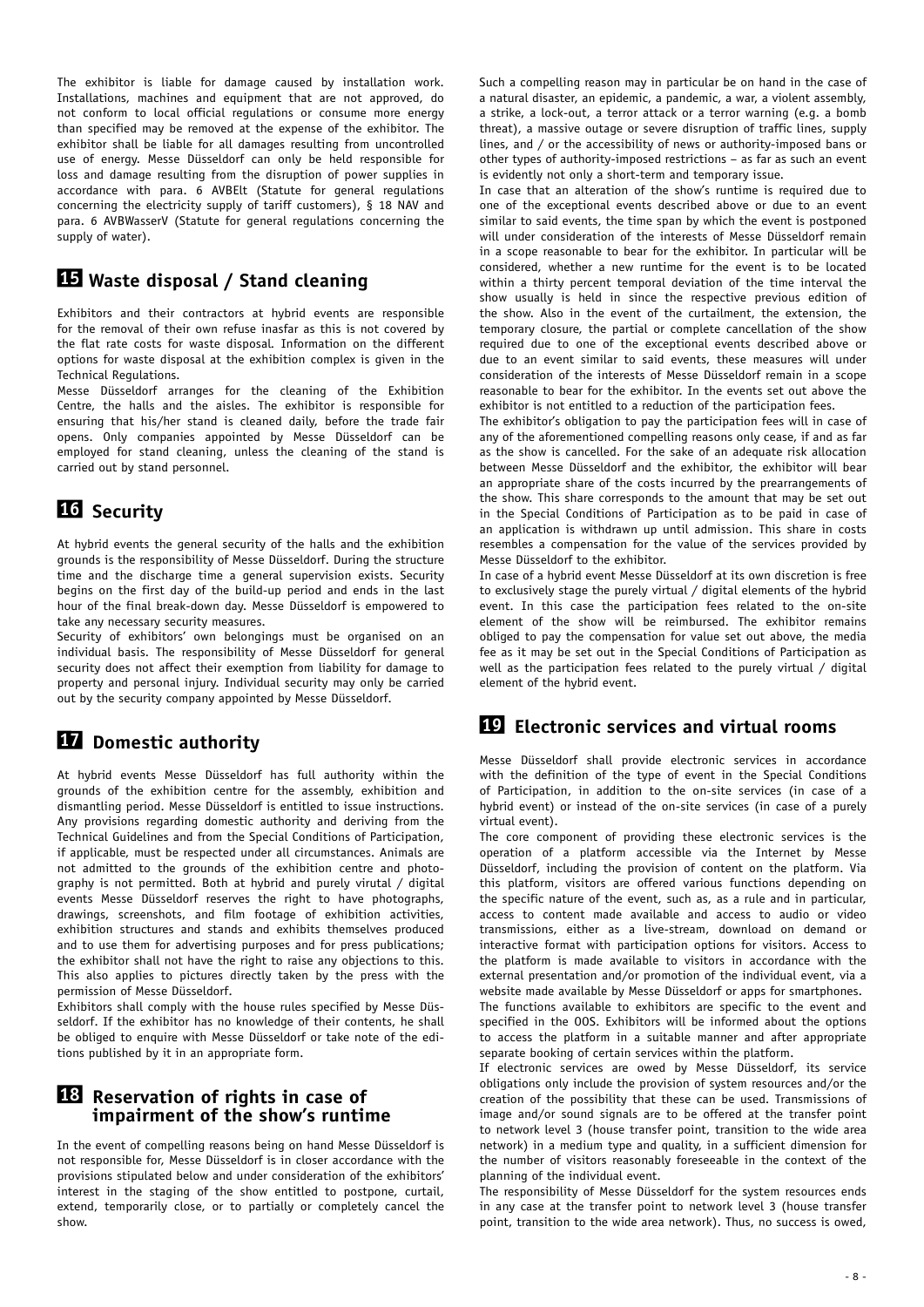neither with regard to the transmission of image and/or sound signals, nor with regard to the individual access to the platform and/or the contents provided there. The system resources made available by Messe Düsseldorf must guarantee an availability of 95% of the time on an annual average. Data backups are not owed by Messe Düsseldorf.

Messe Düsseldorf also enjoys unrestricted domestic authority in virtual rooms, which are made available as part of electronic services. This includes that persons acting on behalf of Messe Düsseldorf have access to all virtual rooms at all times, even if they are used by individual exhibitors for special events. The house rules for Düsseldorf Exhibition Centre shall apply mutatis mutandis, unless individual provisions remain unapplied due to the nature of the matter. The house rules may be enforced by means of measures whose selection and individual content is Messe Düsseldorf's fair and reasonable discretion.

Messe Düsseldorf is free to render individual services subject to reasonable cooperation of the exhibitor. In the context of the provision of electronic services, in particular if subcontractors are used for this purpose, it is permissible to require the exhibitor to successfully complete a registration or authentication, even if this is to be carried out directly with the subcontractor.

## **20 Enabling communication**

Messe Düsseldorf is obliged to create a framework that enables communication between visitors and exhibitors. Messe Düsseldorf is also obliged to work towards promoting the establishment of interest-oriented communication relationships for visitors and exhibitors. These obligations to promote communication are subject to the proviso that the respective visitor or exhibitor actively participates in ensuring that these obligations can be fulfilled, in particular by responding to surveys conducted by Messe Düsseldorf.

### **21 Use of systems provided by Messe Düsseldorf**

The following applies to any use of electronic systems provided by Messe Düsseldorf to render electronic services:

All means of authentication used for access by the exhibitor, in particular user names, passwords, tokens, etc., must be secured by the exhibitor against disclosure to, and possession by third parties. The exhibitor shall only make these accessible to his own employees in accordance with the need-to-know principle. The exhibitor is prohibited to make available to third parties the means for any completed authentication process and/or to grant third parties access to a User Account even if the authentication process is bypassed. It is agreed that all actions carried out with an exhibitor's User Account shall be attributed to the exhibitor, unless the exhibitor proves in individual cases that his User Account has been misused by an unauthorised person for which the exhibitor is not responsible.

Unless otherwise expressly agreed with the exhibitor in detail, the exhibitor has no claim to a specific design of the electronic systems, a specific appearance or the existence of specific functions. The design of the electronic systems, including their functionalities, is at the sole discretion of Messe Düsseldorf.

The exhibitor is prohibited to upload content to the electronic systems which, by its content or form or design or in any other way, violates the law or morality applicable in Germany. Prohibited are in particular racist content, calls and incitement to violate the law, content which violates the rights of third parties and incitement to hatred against persons, companies or other organisations. Prohibitions for uploading content also apply analogously to the creation of links, insofar as content is accessible at the linked storage locations which may not be uploaded.

The exhibitor must refrain from any activity that could impair the operation of the electronic systems or the technical infrastructure underlying them or the rights of Messe Düsseldorf. This includes in particular the use of software, scripts or databases in connection with the use of the electronic systems as well as the automatic readout, blocking, overwriting, modifying, copying of data and other contents, unless this is necessary for the proper use of the electronic systems.

Recordings of audio or video transmissions, permanent storage of content offered only as a live stream, screen scraping and the like are

also prohibited.

For the sake of clarification: In cases, in which personal data is transmitted to the exhibitor, the exhibitor becomes – in terms of the laws on the protection of personal data (privacy laws) – responsible for any further processing of said data as soon as the transmission is carried out.

## **22 Reservation of rights**

The exhibitor grants Messe Düsseldorf an – in terms of space, time and content – unlimited, irrevocable, non-exclusive right of use to the posted content that is free of charge and transferable to third parties. Messe Düsseldorf is entitled to use, process and exploit the contents at any time. This in particular includes the right of reproduction, the right of dissemination and the right of reproduction in public, specifically the right to make the content publicly available.

The exhibitor is prohibited to copy, disseminate and publish content uploaded to the electronic systems by Messe Düsseldorf, other users or third parties. The dissemination and public reproduction of any content of the electronic systems without the consent of Messe Düsseldorf is prohibited.

The exhibitor shall indemnify Messe Düsseldorf and its employees and agents against all claims by third parties arising from actions attributable to the exhibitor in connection with the use of the electronic system in the event of claims based on an alleged or actual infringement of the law or the rights of third parties. Furthermore, the exhibitor undertakes to reimburse Messe Düsseldorf for all costs incurred by Messe Düsseldorf as a result of claims by third parties. The eligible costs also include the expenses which Messe Düsseldorf may deem necessary for an appropriate defence, both in fact and in law.

# **23 Final provisions**

All agreements, individual approvals and special regulations require written confirmation by Messe Düsseldorf. Wherever admission documents contain the reference that they have been drawn up by Messe Düsseldorf electronically, they do not require any other form (signature). If the exhibitor has already registered as a customer for the event with Messe Düsseldorf and has a personal account, the orders/offers shall also be deemed legally binding if they are received electronically by Messe Düsseldorf using this process.

All claims by exhibitors against Messe Düsseldorf – with the exception of liability with intent – are subject to statutory limitation after 6 months. The period of limitation starts at the end of the month of the last day of the trade fair.

All disputes arising from this contract as well as in connection with the conclusion of this contract shall be settled under the law of the Republic of Germany, excluding the UN Convention on Contracts for the International Sale of Goods (CISG) as well as the conflict of laws; the exclusion shall not affect the right of free choice of law.

If the exhibitor is a merchant, a legal entity under public law or a special fund under public law, the registered office of Messe Düsseldorf shall be the exclusive place of jurisdiction – including international jurisdiction – for all disputes arising from or in connection with the contract. This shall also apply if the exhibitor does not have a general place of jurisdiction in Germany and if the exhibitor has moved his registered office outside the area of application of the German Code of Civil Procedure (ZPO) after conclusion of the contract or if his registered office or usual place of residence is not known at the time when legal action is taken. This agreement on the place of jurisdiction shall not apply if the legal dispute relates to claims under non-pecuniary law which are assigned to the local courts without regard to the value of the subject matter of the dispute or if the legal dispute is subject to an exclusive place of jurisdiction by operation of law.

If the exhibitor is unsuccessful, this unsuccessful party shall bear the costs of the proceedings and the necessary legal representation.

Contract language is German. If translations are made of this contract, these are for information purposes only, with no guarantee for correctness; the content of the contract is determined exclusively by the German version.